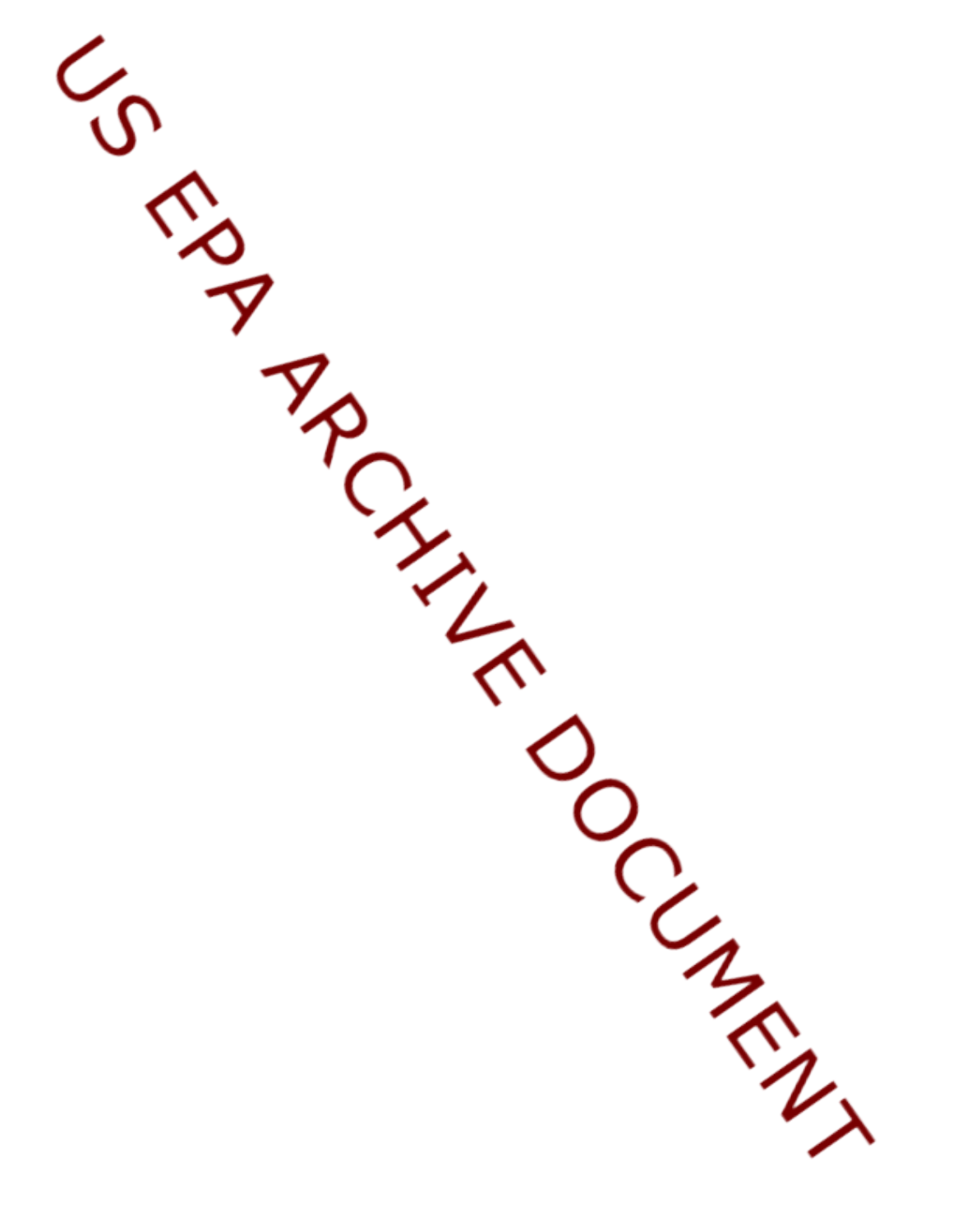#### **THE ENVIRONMENTAL TECHNOLOGY VERIFICATION PROGRAM**



**Battelle** The Business of Innovation

# **ETV Joint Verification Statement**

|                                      | <b>TECHNOLOGY TYPE: Rapid Toxicity Testing System</b> |                                                          |  |  |  |
|--------------------------------------|-------------------------------------------------------|----------------------------------------------------------|--|--|--|
| <b>APPLICATION:</b>                  | <b>Detecting Toxicity in Drinking Water</b>           |                                                          |  |  |  |
| <b>TECHNOLOGY</b><br>NAME:           | AbraTox Kit                                           |                                                          |  |  |  |
| <b>COMPANY:</b>                      | <b>Abraxis</b>                                        |                                                          |  |  |  |
| <b>ADDRESS:</b>                      | <b>54 Steamwhistle Drive</b><br>Warminster, PA 18974  | PHONE: (215) 357-3911<br>$(215)$ 357-5232<br><b>FAX:</b> |  |  |  |
| <b>WEB SITE:</b><br>$E\text{-}MAIL:$ | www.abraxiskits.com<br>info@abraxiskits.com           |                                                          |  |  |  |

The U.S. Environmental Protection Agency (EPA) has established the Environmental Technology Verification (ETV) Program to facilitate the deployment of innovative or improved environmental technologies through performance verification and dissemination of information. The goal of the ETV Program is to further environmental protection by accelerating the acceptance and use of improved and cost-effective technologies. ETV seeks to achieve this goal by providing high-quality, peer-reviewed data on technology performance to those involved in the design, distribution, financing, permitting, purchase, and use of environmental technologies. Information and ETV documents are available at www.epa.gov/etv.

ETV works in partnership with recognized standards and testing organizations, with stakeholder groups (consisting of buyers, vendor organizations, and permitters), and with individual technology developers. The program evaluates the performance of innovative technologies by developing test plans that are responsive to the needs of stakeholders, conducting field or laboratory tests (as appropriate), collecting and analyzing data, and preparing peer-reviewed reports. All evaluations are conducted in accordance with rigorous quality assurance (QA) protocols to ensure that data of known and adequate quality are generated and that the results are defensible.

The Advanced Monitoring Systems (AMS) Center, one of six technology areas under ETV, is operated by Battelle in cooperation with EPA's National Exposure Research Laboratory. The AMS Center evaluated the performance of the Abraxis AbraTox Kit. This verification statement provides a summary of the test results.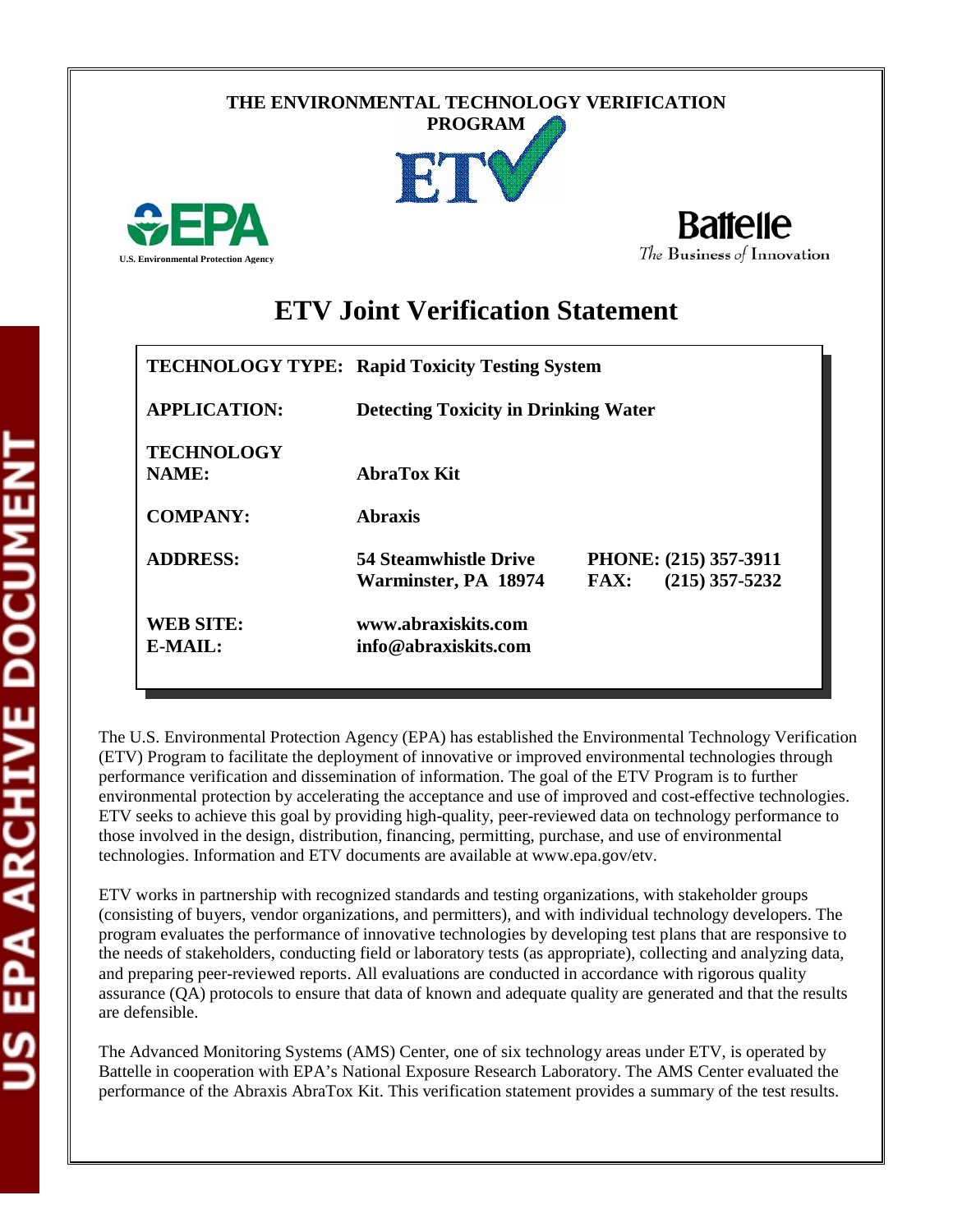### **VERIFICATION TEST DESCRIPTION**

Rapid toxicity technologies use various biological organisms and chemical reactions to indicate the presence of toxic contaminants. The toxic contaminants are indicated by a change or appearance of color or a change in intensity. As part of this verification test, the AbraTox Kit was subjected to various concentrations of contaminants such as industrial chemicals, pesticides, rodenticides, pharmaceuticals, nerve agents, and biological toxins. Each contaminant was added to separate drinking water samples and analyzed. In addition to determining whether the AbraTox Kit could detect the toxicity caused by each contaminant, its response to interfering compounds, such as water treatment chemicals and by-products in clean drinking water, was evaluated.

The AbraTox Kit was evaluated by

- Endpoints and precision—percent inhibition for all concentration levels of contaminants and potential interfering compounds and precision of replicate analyses
- Toxicity threshold for each contaminant—contaminant level at which higher concentrations generate inhibition significantly greater than the negative control and lower concentrations do not
- False positive responses—chlorination and chloramination by-product inhibition with respect to unspiked American Society for Testing and Materials Type II deionized water samples
- False negative responses—contaminants that were reported as producing inhibition similar to the negative control when present at lethal concentrations (the concentration at which 250 milliliters of water would probably cause the death of a 154-pound person) or negative background inhibition that caused falsely low inhibition
- Other performance factors (sample throughput, ease of use, reliability).

The AbraTox Kit was verified by analyzing a dechlorinated drinking water sample from Columbus, Ohio (DDW), fortified with contaminants (at concentrations ranging from lethal levels to concentrations up to 100,000 times less than the lethal dose) and interferences (metals possibly present as a result of the water treatment processes). Dechlorinated water was used because free chlorine kills the bacteria within the AbraTox reagent and can degrade the contaminants during storage. Inhibition results (endpoints) from four replicates of each contaminant at each concentration level were evaluated to assess the ability of the AbraTox Kit to detect toxicity, as well as to measure the precision of the AbraTox Kit results. The response of the AbraTox Kit to possible interferents was evaluated by analyzing them at one-half of the concentration limit recommended by the EPA's National Secondary Drinking Water Regulations guidance. For analysis of byproducts of the chlorination process, the unspiked DDW was analyzed because Columbus, Ohio, uses chlorination as its disinfectant procedure. For the analysis of by-products of the chloramination process, a separate drinking water sample was obtained from the Metropolitan Water District of Southern California (LaVerne, California), which uses chloramination as its disinfection process. The samples were analyzed after residual chlorine was removed using sodium thiosulfate. Sample throughput was measured based on the number of samples analyzed per hour. Ease of use and reliability were determined based on documented observations of the operators.

Quality control samples included method blank samples, which consisted of American Society for Testing and Materials Type II deionized water; positive control samples (supplied by the vendor); and negative control samples, which consisted of the unspiked DDW.

QA oversight of verification testing was provided by Battelle and EPA. Battelle QA staff conducted a technical systems audit, a performance evaluation audit, and a data quality audit of 10% of the test data.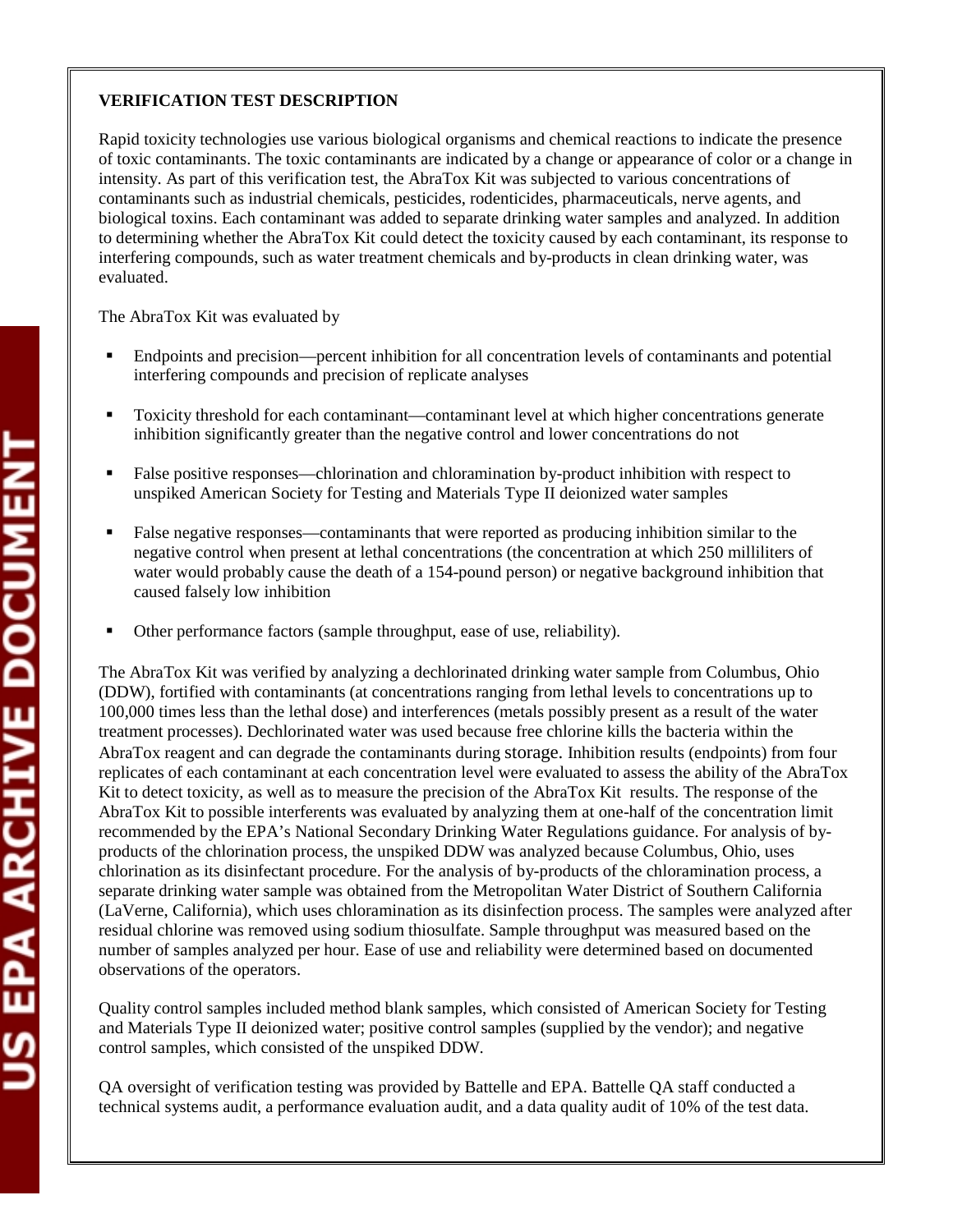This verification statement, the full report on which it is based, and the test/QA plan for this verification test are all available at www.epa.gov/etv/centers/center1.html.

### **TECHNOLOGY DESCRIPTION**

The following description of the AbraTox Kit is based on information provided by the vendor. This technology description was not verified in this test.

The AbraTox Kit is an *in vitro* testing system that uses a naturally occurring and non-pathogenic bioluminescent bacteria *Vibrio fischeri* (strain NRRL-B-11177) to determine the toxicity of water-soluble samples. *Vibrio fischeri*, when properly grown, emits light as part of its metabolic pathway; the emitted light is an indication of the metabolic status of the bacterium. Differences in the amount of light produced can therefore be correlated to bacterial metabolism. Toxic compounds interfere with the metabolic process, resulting in a reduction of light emission. The reduction of light emitted is proportional to the toxicity of the sample—the more toxic the sample, the greater percentage of light reduction.

The AbraTox *Vibrio fischeri* reagent vials are supplied freeze dried. To analyze the water samples, the vials are reconstituted with 2.5 milliliter (mL) of cold reconstitution solution and allowed to hydrate under refrigerated conditions for 30 minutes. Meanwhile, 800 microliters (μL) of the water sample to be analyzed are added to test cuvettes, followed by the addition of  $100 \mu$ L of osmotic adjusting buffer, and allowed to incubate in the refrigerated incubation chamber for at least 15 minutes. Then, 100 μL of the diluted bacteria are added to a negative control and to each test sample and incubated in the refrigerated incubation chamber for 15 to 60 minutes. Luminescence is then measured using a portable luminometer. Significant changes in luminescence compared to the negative control (or reference sample) reflect the toxicity of the test sample.

The AbraTox Kit contains six vials of freeze-dried bacteria, two vials of reconstitution solution, one bottle of osmotic adjusting buffer, and one vial of positive and negative control. Test cuvettes, a repeater pipette (100 μL), and a 200 to 1,000 μL pipette and tips are required but not provided.

The box containing the AbraTox Kit has dimensions of 18 by 13 by 8 centimeters (cm). The AbraTox luminometer is 20 by 8 by 5 cm, uses 2 AA batteries, and weighs 0.3 kilograms. It can be integrated (although it was not during this test) with a personal computer for data acquisition, evaluation, and storage. The price of the AbraTox Kit (150 single tests) is \$250, the luminometer is \$2,000, and the incubation chamber is \$250.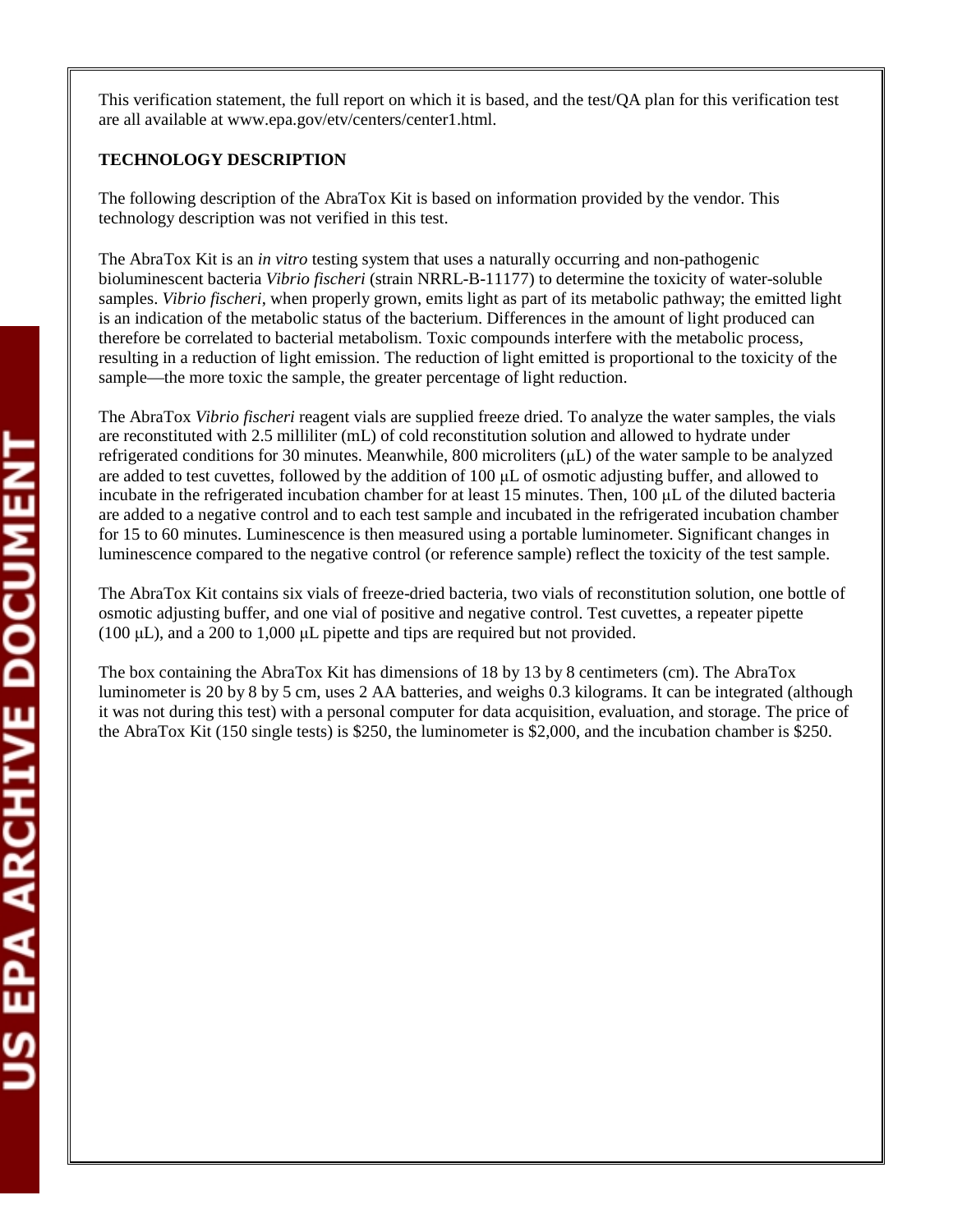## **VERIFICATION RESULTS**

|                                                                                                                                          |                                                                                                                                                                                                                                                                                                                                                                                                                                                                                                                                                                                                                                                                                                                                                                         | Lethal<br>Dose (LD)<br>Conc. |                                                                                                                                                                                                              |                  | <b>Relative to the LD Concentration</b><br>$(\%)$ | <b>Average Inhibition at Concentrations</b> | <b>Range of</b><br><b>Standard</b><br><b>Deviations</b> | <b>Toxicity</b><br>Thresh. |
|------------------------------------------------------------------------------------------------------------------------------------------|-------------------------------------------------------------------------------------------------------------------------------------------------------------------------------------------------------------------------------------------------------------------------------------------------------------------------------------------------------------------------------------------------------------------------------------------------------------------------------------------------------------------------------------------------------------------------------------------------------------------------------------------------------------------------------------------------------------------------------------------------------------------------|------------------------------|--------------------------------------------------------------------------------------------------------------------------------------------------------------------------------------------------------------|------------------|---------------------------------------------------|---------------------------------------------|---------------------------------------------------------|----------------------------|
| <b>Parameter</b>                                                                                                                         | Compound                                                                                                                                                                                                                                                                                                                                                                                                                                                                                                                                                                                                                                                                                                                                                                | (mg/L)                       | LD                                                                                                                                                                                                           | LD/10            | LD/100                                            | LD/1,000                                    | (%)                                                     | (mg/L)                     |
|                                                                                                                                          | Aldicarb                                                                                                                                                                                                                                                                                                                                                                                                                                                                                                                                                                                                                                                                                                                                                                | 260                          | 63                                                                                                                                                                                                           | 21               | $-3$                                              | 12                                          | $2 - 12$                                                | 260                        |
|                                                                                                                                          | <b>Botulinum</b><br>toxin complex<br>B                                                                                                                                                                                                                                                                                                                                                                                                                                                                                                                                                                                                                                                                                                                                  | 0.3                          | $-10$                                                                                                                                                                                                        | $-11$            | $-40$                                             | $-2$                                        | 19-34                                                   | ND                         |
|                                                                                                                                          | Colchicine                                                                                                                                                                                                                                                                                                                                                                                                                                                                                                                                                                                                                                                                                                                                                              | 240                          | 17                                                                                                                                                                                                           | $-39$            | $\overline{2}$                                    | $-51$                                       | $2-9$                                                   | 240                        |
|                                                                                                                                          | Cyanide                                                                                                                                                                                                                                                                                                                                                                                                                                                                                                                                                                                                                                                                                                                                                                 | 250                          | 82                                                                                                                                                                                                           | 71               | 43                                                | 25                                          | $3 - 20$                                                | 25                         |
|                                                                                                                                          | Dicrotophos                                                                                                                                                                                                                                                                                                                                                                                                                                                                                                                                                                                                                                                                                                                                                             | 1,400                        | 42                                                                                                                                                                                                           | 10               | 14                                                | 26                                          | $8 - 12$                                                | 1,400                      |
|                                                                                                                                          | Nicotine                                                                                                                                                                                                                                                                                                                                                                                                                                                                                                                                                                                                                                                                                                                                                                | 2,800                        | 43                                                                                                                                                                                                           | $-3$             | $-2$                                              | $\overline{4}$                              | $2 - 7$                                                 | 700                        |
| Contaminants in<br><b>DDW</b><br>Potential<br>interferences in<br><b>DDW</b><br>False positive<br>response<br>False negative<br>response | Ricin                                                                                                                                                                                                                                                                                                                                                                                                                                                                                                                                                                                                                                                                                                                                                                   | 15                           | $11^{(a)}$                                                                                                                                                                                                   | 8 <sup>(a)</sup> | $-1^{(\overline{a})}$                             | 7 <sup>(a)</sup>                            | $5 - 17$                                                | ND                         |
|                                                                                                                                          | Soman                                                                                                                                                                                                                                                                                                                                                                                                                                                                                                                                                                                                                                                                                                                                                                   | 1.4                          | $31^{(a)}$                                                                                                                                                                                                   | $-24$            | $-10$                                             | $-1$                                        | $4 - 13$                                                | $1.4^{(a)}$                |
|                                                                                                                                          | Thallium<br>sulfate                                                                                                                                                                                                                                                                                                                                                                                                                                                                                                                                                                                                                                                                                                                                                     | 2,800                        | 14                                                                                                                                                                                                           | 20               | 5                                                 | 6                                           | $1 - 7$                                                 | 280                        |
|                                                                                                                                          | <b>VX</b>                                                                                                                                                                                                                                                                                                                                                                                                                                                                                                                                                                                                                                                                                                                                                               | $\overline{2}$               | $-32$                                                                                                                                                                                                        | $-15$            | $\overline{2}$                                    | $-7$                                        | $6 - 21$                                                | ND                         |
|                                                                                                                                          | <b>Interference</b>                                                                                                                                                                                                                                                                                                                                                                                                                                                                                                                                                                                                                                                                                                                                                     | Conc.<br>(mg/L)              | <b>Average Inhibition Standard Deviation</b><br>(%)                                                                                                                                                          |                  |                                                   | (%)                                         |                                                         |                            |
|                                                                                                                                          | Aluminum                                                                                                                                                                                                                                                                                                                                                                                                                                                                                                                                                                                                                                                                                                                                                                | 0.5                          | $-4$                                                                                                                                                                                                         |                  |                                                   | 10                                          |                                                         |                            |
|                                                                                                                                          | Copper                                                                                                                                                                                                                                                                                                                                                                                                                                                                                                                                                                                                                                                                                                                                                                  | 0.6                          | 32                                                                                                                                                                                                           |                  |                                                   | 11                                          |                                                         |                            |
|                                                                                                                                          | Iron                                                                                                                                                                                                                                                                                                                                                                                                                                                                                                                                                                                                                                                                                                                                                                    | 0.15                         | $\overline{7}$                                                                                                                                                                                               |                  |                                                   | 3                                           |                                                         |                            |
|                                                                                                                                          | Manganese                                                                                                                                                                                                                                                                                                                                                                                                                                                                                                                                                                                                                                                                                                                                                               | 0.25                         | $\mathbf{1}$                                                                                                                                                                                                 |                  |                                                   | 6                                           |                                                         |                            |
|                                                                                                                                          | Zinc                                                                                                                                                                                                                                                                                                                                                                                                                                                                                                                                                                                                                                                                                                                                                                    | 2.5                          | 15                                                                                                                                                                                                           |                  |                                                   | 10                                          |                                                         |                            |
|                                                                                                                                          |                                                                                                                                                                                                                                                                                                                                                                                                                                                                                                                                                                                                                                                                                                                                                                         |                              | No false positive results were obtained because the inhibition of the chlorination and chloramination<br>by-product water samples was not significantly different from that of the negative control samples. |                  |                                                   |                                             |                                                         |                            |
|                                                                                                                                          | The AbraTox Kit generated false negative responses at the lethal dose concentration for botulinum<br>toxin complex B, ricin, and VX.                                                                                                                                                                                                                                                                                                                                                                                                                                                                                                                                                                                                                                    |                              |                                                                                                                                                                                                              |                  |                                                   |                                             |                                                         |                            |
| Ease of use                                                                                                                              | The AbraTox Kit contained clearly written instructions and illustrations, and the contents were<br>clearly labeled. Storage requirements were marked on the vial labels. The packaging was easy to<br>open except for the pull-back tabs on some of the bottles. The most difficult aspect of using the<br>AbraTox Kit was keeping the incubator at 15°C because there was no temperature control on the<br>incubator. Because bacteria stock had to be refrigerated for 30 minutes, at least 30 minutes of<br>advance notice is necessary before using the AbraTox Kit. No formal scientific training would be<br>required to use the AbraTox Kit.                                                                                                                     |                              |                                                                                                                                                                                                              |                  |                                                   |                                             |                                                         |                            |
| Field portability                                                                                                                        | The AbraTox Kit was transported from a laboratory to a storage room to simulate a situation in<br>which it would be operated in a non-laboratory location. The luminometer was transported in a<br>small box, and a small cooler was used to transport the reagents. Overall the AbraTox Kit was easy<br>to transport to the field and was deployed in a matter of minutes. The AbraTox Kit was tested with<br>cyanide at the lethal dose concentration. Results were obtained within 30 minutes of starting the test<br>and were very similar to those obtained in the laboratory. In the laboratory, the inhibition for the<br>lethal dose concentration of cyanide was $82\% \pm 5\%$ ; while at the non-laboratory location, the<br>inhibition was $76\% \pm 2\%$ . |                              |                                                                                                                                                                                                              |                  |                                                   |                                             |                                                         |                            |
| Throughput                                                                                                                               | Approximately 25 sample analyses plus method blanks and controls were completed in one hour.<br>Approximately 25 samples could be processed per vial of Vibrio fischeri.                                                                                                                                                                                                                                                                                                                                                                                                                                                                                                                                                                                                |                              |                                                                                                                                                                                                              |                  |                                                   |                                             |                                                         |                            |
|                                                                                                                                          | $ND =$ Significant inhibition was not detected.                                                                                                                                                                                                                                                                                                                                                                                                                                                                                                                                                                                                                                                                                                                         |                              |                                                                                                                                                                                                              |                  |                                                   |                                             |                                                         |                            |

(a) Inhibition calculated with respect to the preservative blank.